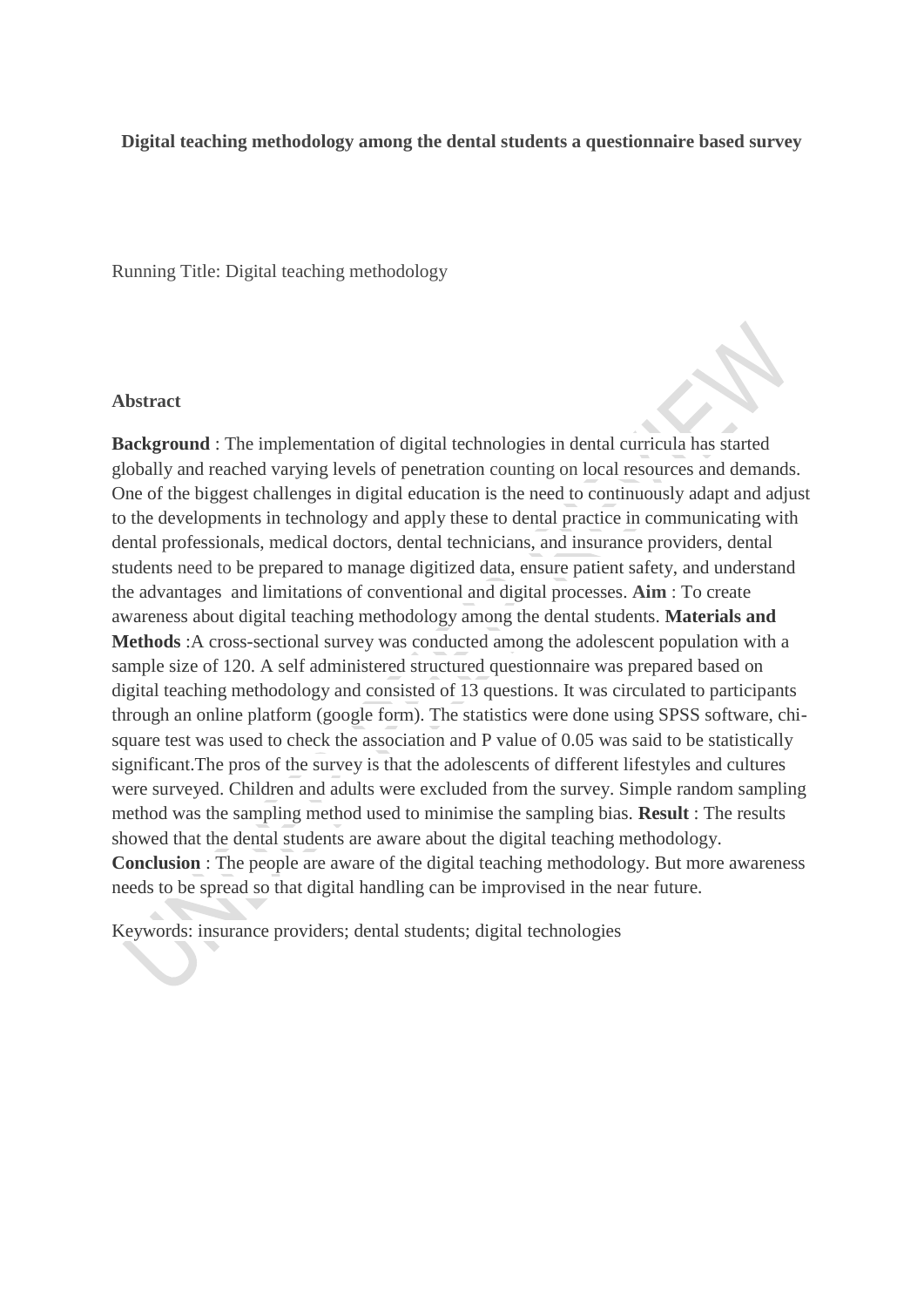#### **Introduction**

Digital Technology has reached various levels of interest in the dental field and curriculum depending on the local resources and demands. The biggest challenge in digital education is the need for continuous adaptation and adjustment to the developments in digital technology and to apply such methods in the dental curriculu[m\[1\].](https://paperpile.com/c/PniSxl/Vk347) A variety of digital technologies are now available to dentists and it is impressive and evolving. Starting from CBCD and 3-D printers and digital radiography and intra-oral scanners, the implementation of such digital technology in the everyday practices of dentists is becoming more common. So consequently as technology improves and continues to transform in the field of dental practice to remain updated and relevant, both the current and future practitioners are away from being able to correlate the art of digital technology into the practise[s\[2\].](https://paperpile.com/c/PniSxl/4iEjM) The introduction of intra oral optical scanning helps the present anatomical situation to be digitised by enabling laboratory fabrication of restorations and to plan for oral rehabilitation with a set u[p\[2,3\],](https://paperpile.com/c/PniSxl/4iEjM+YxLLa) to superimpose the situation with 3-D radiography [\[2–4\].](https://paperpile.com/c/PniSxl/4iEjM+YxLLa+7f0b6)The penetration of the scanners are still in limitations in dental clinic[s\[5\].](https://paperpile.com/c/PniSxl/MMwRh) Dental technicians used 3-D model files from iOS by the dentists or they took it from dusk and conventional castes to fill or facilitate the fabrications of restoration . Compared to the waxing method, the digital design offers various advantages for quality control like providing data about the material thickness and values of connector cross sections. But the main shortcomings of lost wax casting were shrinkage cavities, with the digital workflow deliberately being benefited when the industrially manufactured products can be used with additive printing from improved material propertie[s\[3\].](https://paperpile.com/c/PniSxl/YxLLa)

3-D education programs have been introduced to enhance the students' critical thinking, interactivity. Clinical correlations with the integration of multiple dental disciplines. 3D visualisation allows insights in to the tooth morphology and it also helps to facilitate treatment planning with removable partial denture programs brackets (RPD[\)\[3,6\].](https://paperpile.com/c/PniSxl/YxLLa+YrMjq) The digital technology includes 3-D printing of teeth (virtual) which has been mostly suggested to enhance the transparency for all the dental students due to identical setup[s\[3,6,7\].](https://paperpile.com/c/PniSxl/YxLLa+YrMjq+KBp6i)

A recent review on the application of augmented reality (AR) and virtual reality (VR) in dental medicine showed that the use of AR or VR technologies for motor skill training and the clinical testing of maxillofacial surgical protocols has been increasing [\[3,6–8\]](https://paperpile.com/c/PniSxl/YxLLa+YrMjq+KBp6i+KoEtB) . Finally it concluded that these various digital technologies are highly valuable in dental undergraduate education and postgraduate education also. The overall offering interactive learning concepts with 24 seven axes and the objective evaluation. A recent review analyzed the application of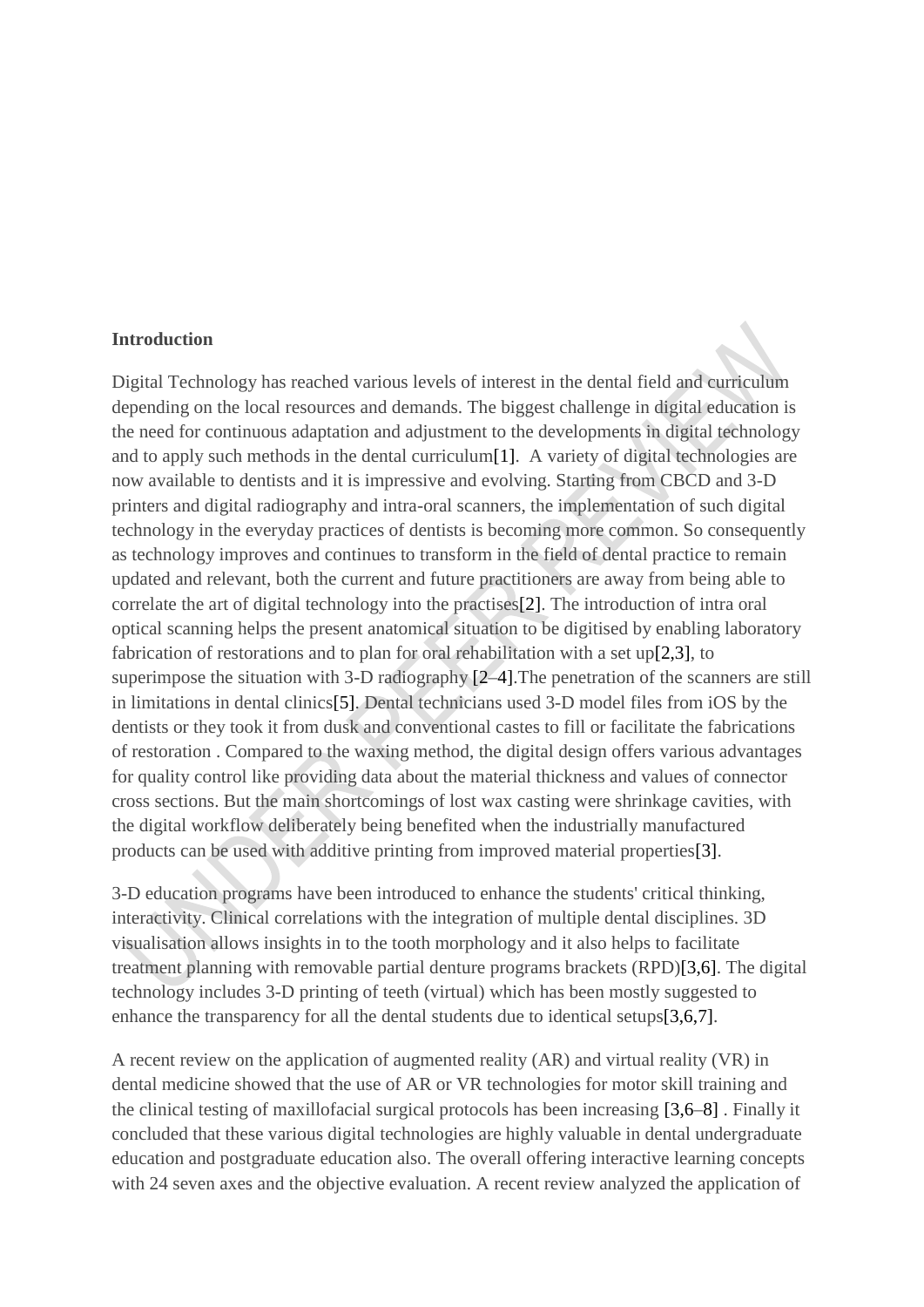VR in pre-clinical education and it identified four education themes (validation, realism of simulation hardware)Which started highlighting the need for better evidence for the utility of VR in dental education [\[3,6–9\].](https://paperpile.com/c/PniSxl/YxLLa+YrMjq+KBp6i+KoEtB+RgnBR) After conversation with medical doctors, dental professionals, insurance providers, dental technicians, the dental students will have to be prepared to manage and handle digitised data, understand the limitations and benefits of conventional and digital processes and ensure patient safety.

It looks like digitalisation has a major effect or impact on dental education, after addressing various aspects like, 3-D imaging, digital radiography, dental simulator motor skills including iOS with 3-D printing. Digital applications can improve dental education and implement evidence-based services related to the acceptance of digital education.

The aim of this questionnaire approach was to investigate the knowledge and awareness of digital education in dental students and to create awareness of digital education among dental students Our team has extensive knowledge and research experience that has translated into high quality publication[s\[10–12\]\[13–18\],](https://paperpile.com/c/PniSxl/l3ecR+9VqFA+Av1BH)[\[19\]\[20\],](https://paperpile.com/c/PniSxl/d2gi3)[\[21\]\[22\],](https://paperpile.com/c/PniSxl/aY4d3)[\[23\]\[24\]](https://paperpile.com/c/PniSxl/3jqII)[\[25–29\]](https://paperpile.com/c/PniSxl/qCIIy+K07vW+gKg6h+8271h+694OP) [\[30–34\]](https://paperpile.com/c/PniSxl/qVROx+WHXcZ+bhElT+O4a6z+SYK3H)

## **Materials and Methods**

The sample size used for the study is 120. A self structured questionnaire was prepared and uploaded in Google forms. This standard questionnaire in Google forms has been circulated among the sample study population and at the end of the survey, all the data were collected and the data were analysed using chi-square analysis. The chi-square analysis was done using the software SPSS IBM.

## **Results**

Among these people 78.33% think that digital teaching is a boon and 21.61% think that it's been (Figure 1) . 64.17% support and consider digital teaching the best teaching methodology, 24.17% do not consider and 11.67% on both sides (Figure 2). 48.33% of students consider smart learning, 27.50% consider online education and 24.17% consider traditional black board teaching (Figure 3). 70.00% of students concentrate and study during digital methodology like smart learning and 20.83% can't concentrate and 19.17% or on either (Figure 4). 40% of the females considered digital teaching as a boon (Figure 5).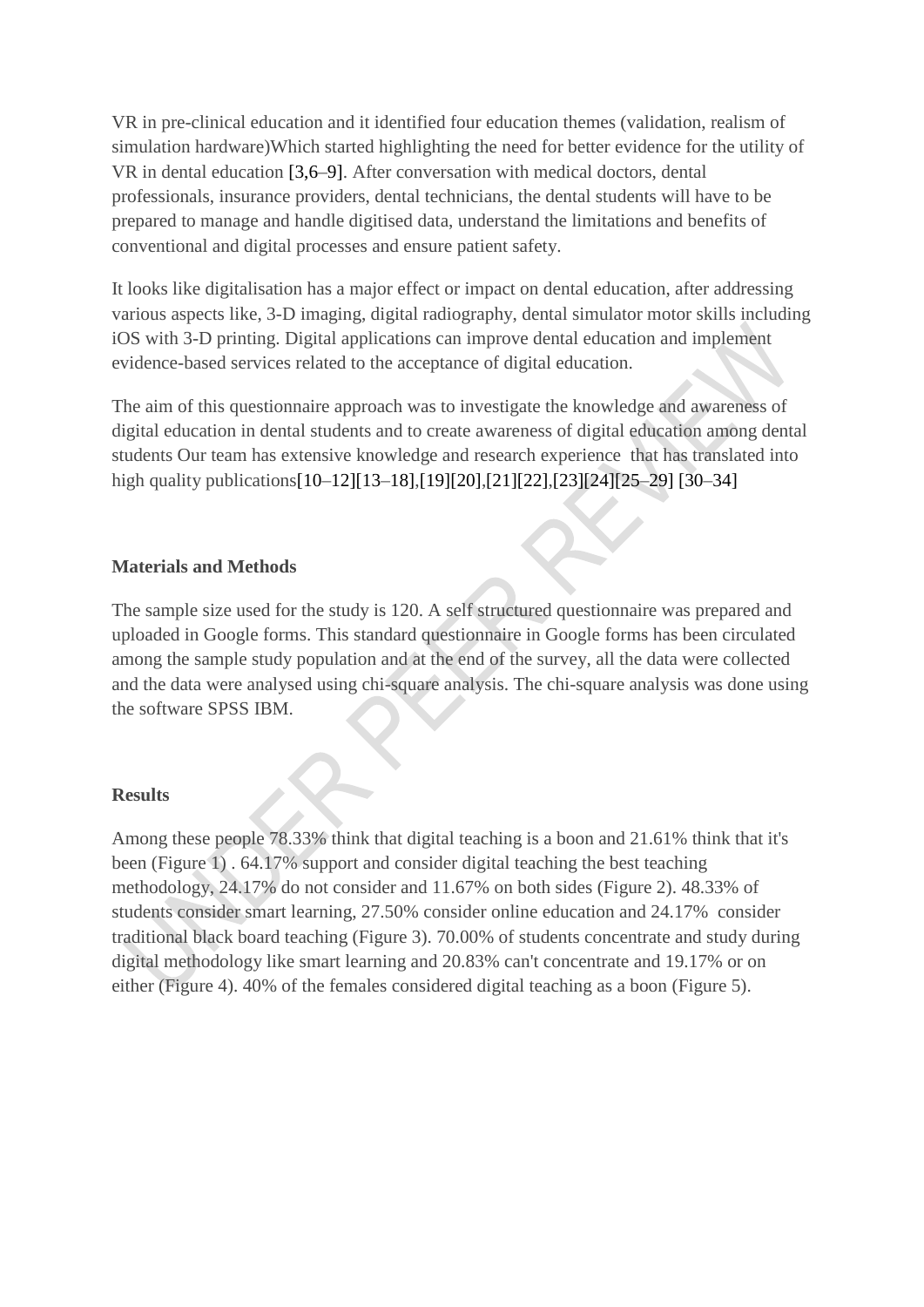

Figure 1. Pie chart showing the percentage distribution of whether digital teaching is a boon or a bane among dental students. Whereas, green represents Yes ( 78.33%) and blue colour represents No (21.67%).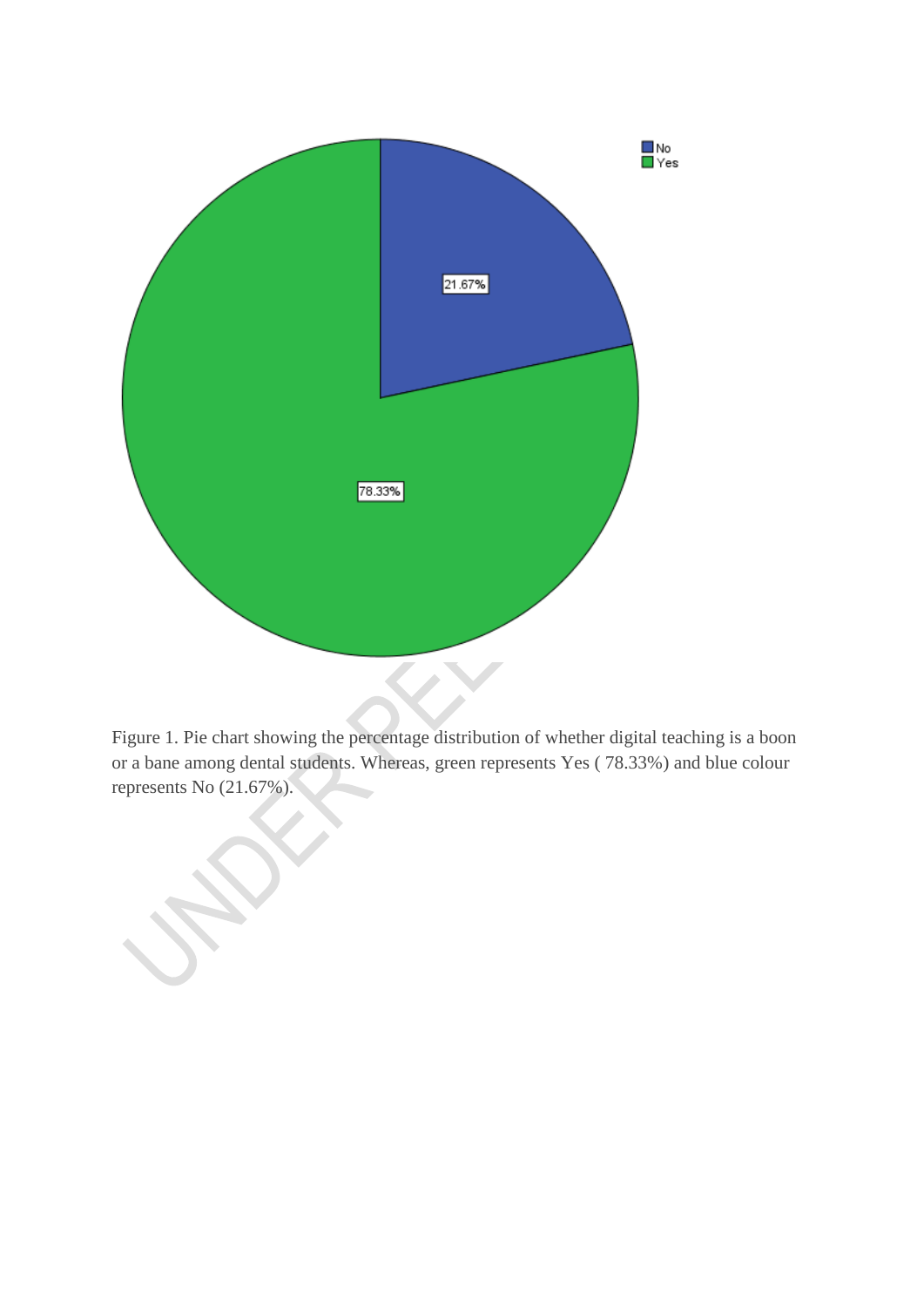

Figure 2 : Pie chart showing the percentage distribution of the best teaching methodology among dental students. Whereas, beige colour represents Yes (64.17%), green colour represents No (24.17%), the blue colour represents maybe (11.67%).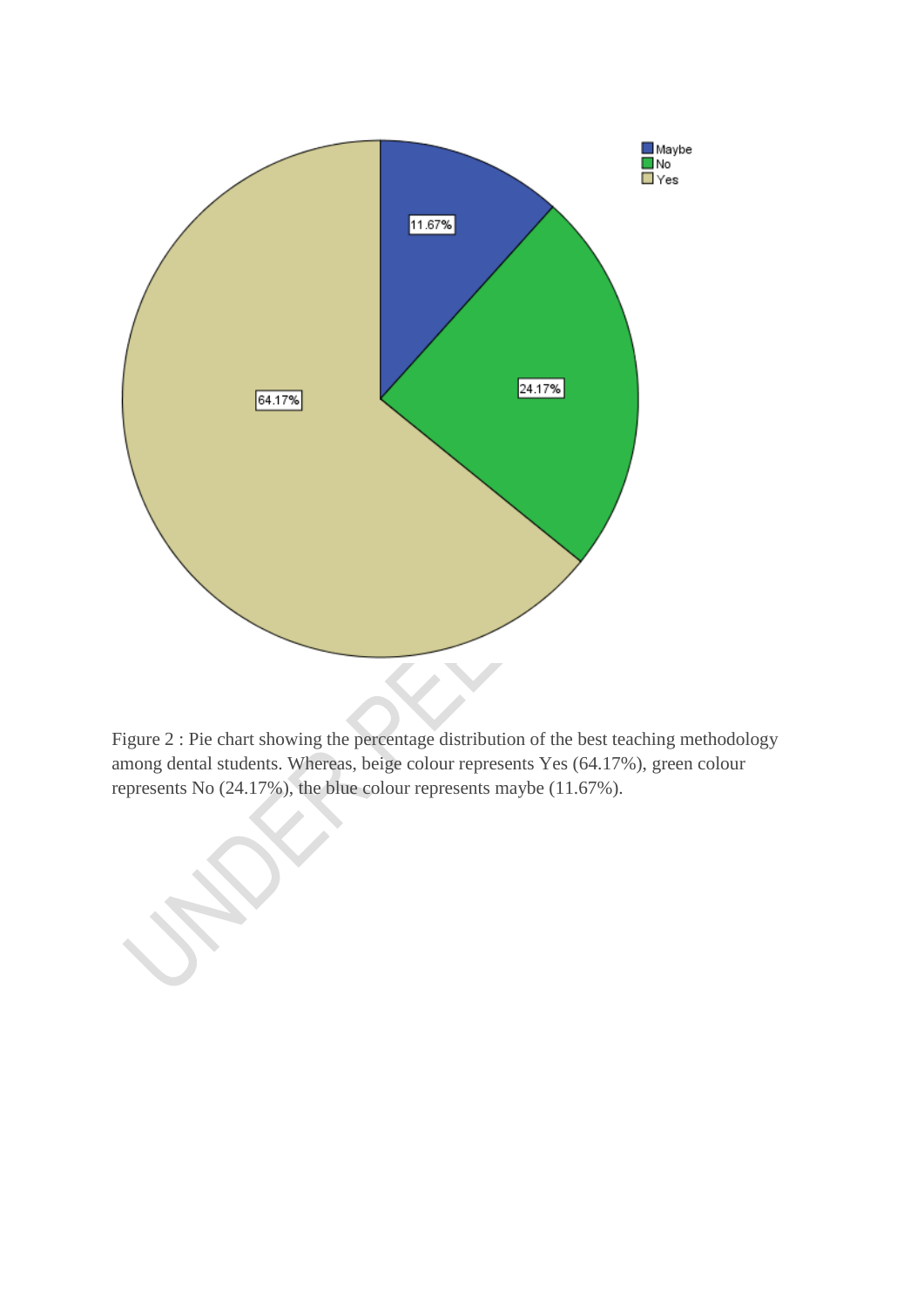

Figure 3 : Pie chart showing the percentage distribution of benefits of digital technology among dental students. Whereas, green colour represents smart learning (48.33%), the blue colour represents online education (27.50%), beige colour represents (24.17%).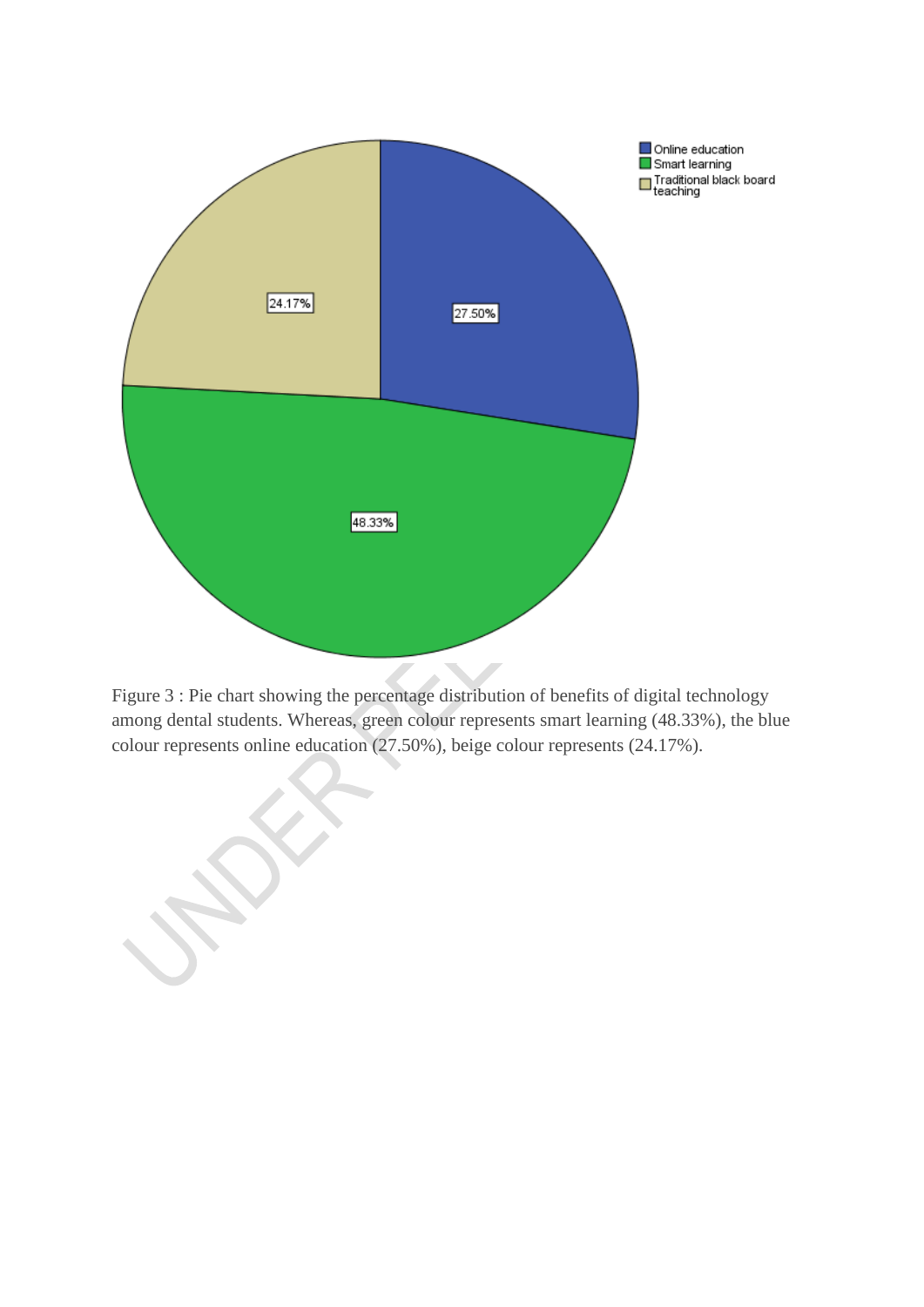

Figure 4 : Pie chart representing the percentage distribution of study concentration in digital teaching methods among dental students. Whereas, beige colour represents Yes (70.00%), green colour represents No (20.83%), the blue colour represents maybe (9.17%).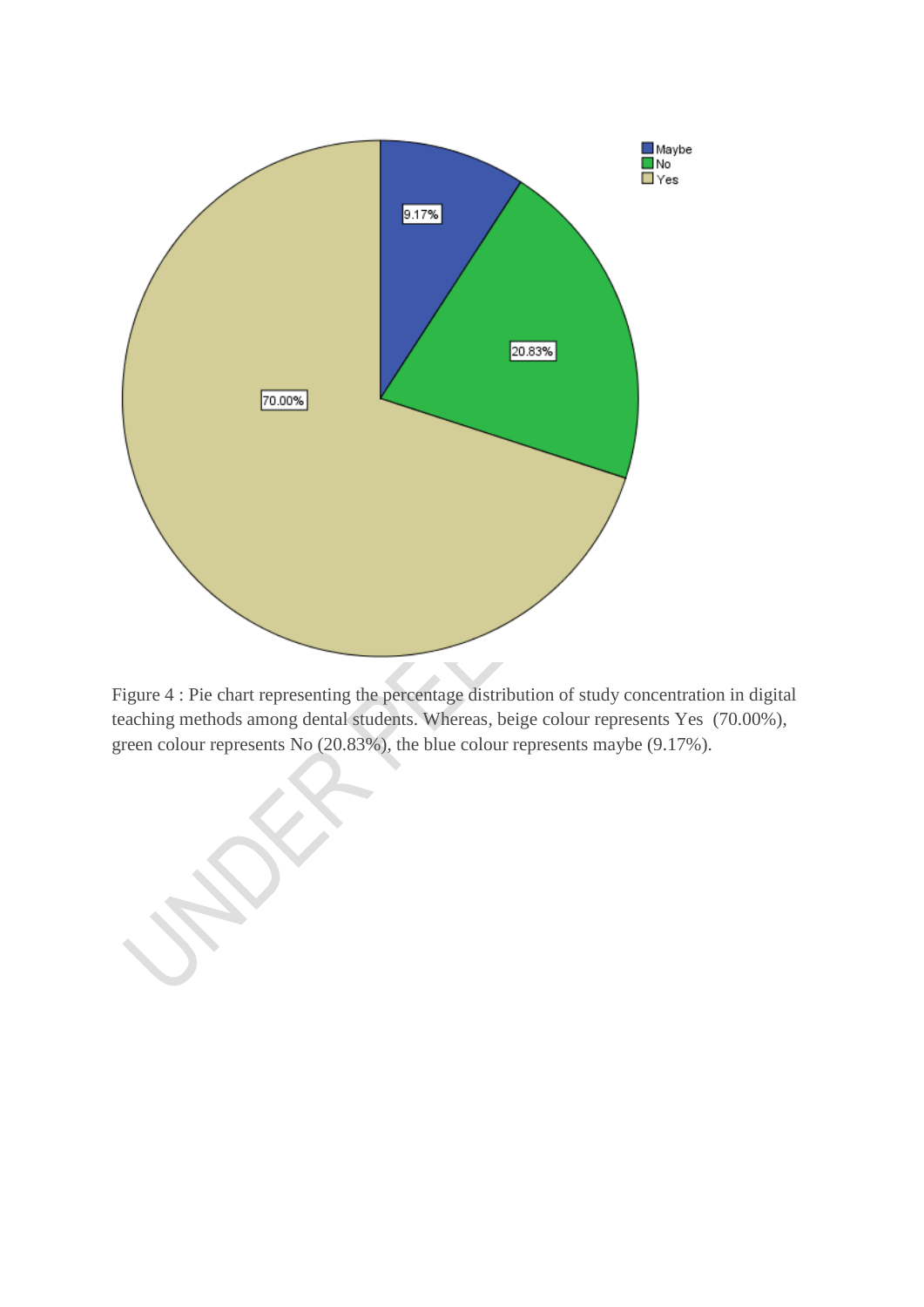

Figure 5 : Bar graph showing the association between gender and whether digital teaching is a boon or a bane among dental students. The X-axis represents gender and the Y -axis represents the number of responses. The green colour represents Yes, and the blue colour represents No. The females were more in support towards digital teaching as a boon than males. Pearson's chi square test showed P value was 0.19 (<0.05), hence insignificant.

# **Discussion**

From the survey conducted among dental undergraduates, 29.17% of males prefer smart learning and 19.17% of females prefer smart learning. 11.67% of males prefer online education and 15.8% of females prefer online education. 9.17% of males prefer traditional blackboard teaching and 15.00% of females prefer traditional blackboard teaching. There are 50% of females and 50% of male dental undergraduates that participated in the survey. 26.61% of first years 32% second year is 27.50% 30 or 13.33% fourth years. Figure 1 : Among these people 78.33% think that digital teaching is a boon and 21.61% think that it's been. Figure 2 : 64.17% support and consider digital teaching the best teaching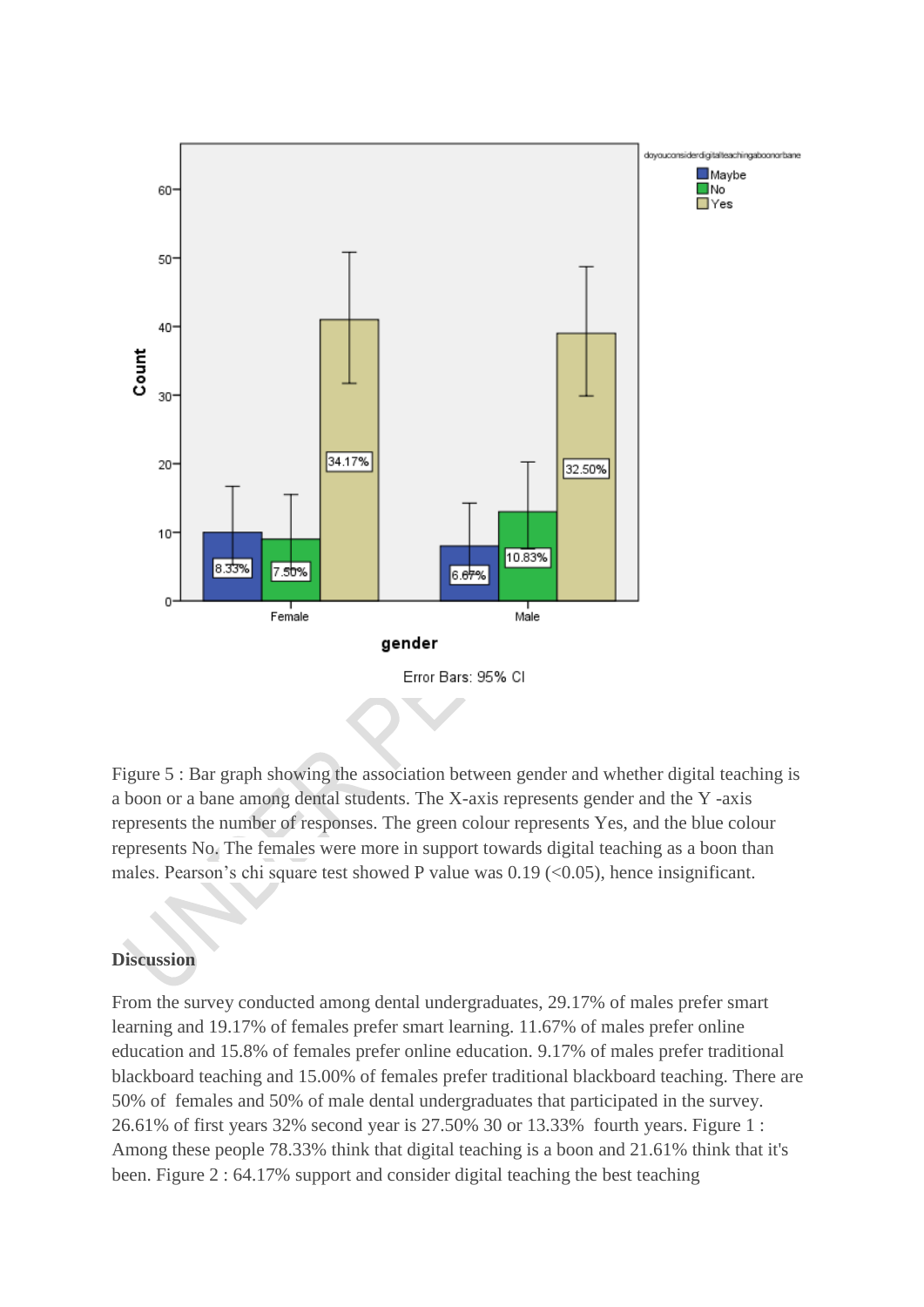methodologies, 24.17% do not consider and 11.67% on both sides. Figure 3 : 48.33% students consider smart learning, 27.50% consider online education and 24.17% students consider traditional black board teaching. Figure 4 : The 70.00% students concentrate and study during digital methodology like smart learning and 20.83% can't concentrate and 19.17% or on either side of it.

Association of gender with digital teaching considering it as a boon or a bane, Association of gender with best teaching methodology. In recent years the requirements of modern education have change[d\[35\]](https://paperpile.com/c/PniSxl/5PgA9) described that 83.5% of the dental students at the University of Tennessee USA expected to be taught using CAL approache[s\[36\]](https://paperpile.com/c/PniSxl/vs7d0) [.\[37\]](https://paperpile.com/c/PniSxl/izYGy) Recommended that in the current era of digital technology, modern teaching methods such as simulation trainers should be integrated into dental education as is the standard in other businesses such as aviation or automobile traffi[c\[4\].](https://paperpile.com/c/PniSxl/7f0b6) However[,\[38\]\[35,36,39\]a](https://paperpile.com/c/PniSxl/cDjNd)dvised against a radical shift from conventional teaching methods to digital technologies, as demanded b[y\[40,41\]](https://paperpile.com/c/PniSxl/rZNoK+JlQFv)

The concept for the implementation of digital dentistry into our preclinical curriculum consisted of two training modules that enabled the CAL systems to be integrated into the prevailing curriculum without completely replacing the conventional teaching methods. This approach allows a step-by-step implementation as recommended b[y\[35\]\[35,36\]](https://paperpile.com/c/PniSxl/5PgA9)

After the training modules most of the students stated that they felt confident of using the digital preparation analysis by themselves or of manufacturing a chair side restoration using the CAD or CAM workflow. These results show that the structure of the curriculum consisting of lectures, demonstrations and training of practical skills in small groups, seems to be comprehensible for the students. However such a curriculum involves high staff which is consistent with the experiences of all the author[s\[40,42\]\[40,42,43\].](https://paperpile.com/c/PniSxl/rZNoK+tIu0R)

# **Conclusion:**

The people are aware of the digital teaching methodology. But more awareness needs to be spread so that digital handling can be improvised in the near future.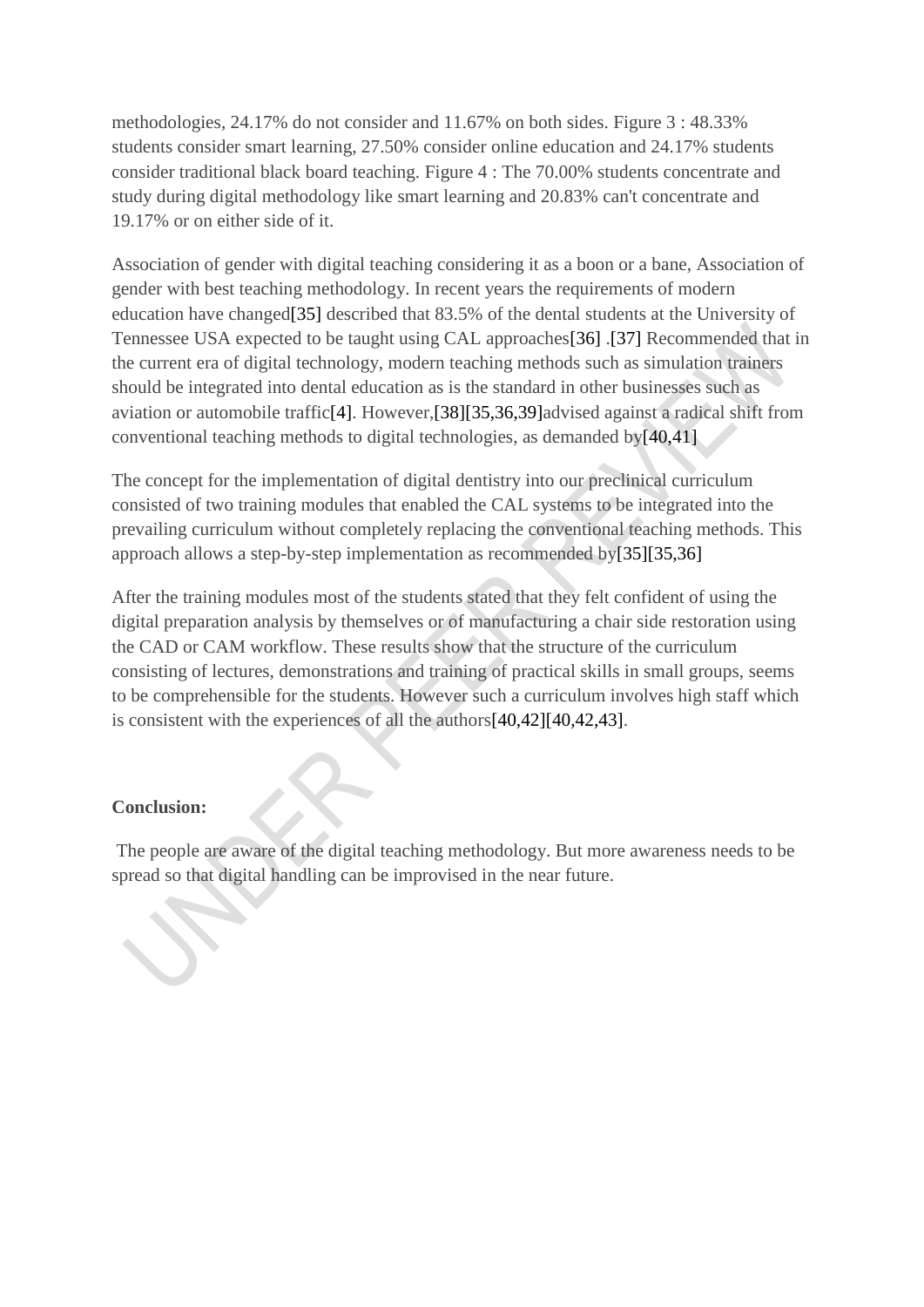# **Reference**

- [1] [Zitzmann NU, Matthisson L, Ohla H, Joda T. Digital Undergraduate Education in](http://paperpile.com/b/PniSxl/Vk347)  [Dentistry: A Systematic Review. International Journal of Environmental Research and](http://paperpile.com/b/PniSxl/Vk347)  [Public Health 2020;17:3269. https://doi.org/10.3390/ijerph17093269.](http://paperpile.com/b/PniSxl/Vk347)
- [2] [Prager MC, Liss H. Assessment of Digital Workflow in Predoctoral Education and](http://paperpile.com/b/PniSxl/4iEjM)  [Patient Care in North American Dental Schools. Journal of Dental Education](http://paperpile.com/b/PniSxl/4iEjM)  [2020;84:350–7. https://doi.org/10.21815/jde.019.177.](http://paperpile.com/b/PniSxl/4iEjM)
- [3] [Joda T, Lenherr P, Dedem P, Kovaltschuk I, Bragger U, Zitzmann NU. Time efficiency,](http://paperpile.com/b/PniSxl/YxLLa)  [difficulty, and operator's preference comparing digital and conventional implant](http://paperpile.com/b/PniSxl/YxLLa)  [impressions: a randomized controlled trial. Clinical Oral Implants Research](http://paperpile.com/b/PniSxl/YxLLa)  [2017;28:1318–23. https://doi.org/10.1111/clr.12982.](http://paperpile.com/b/PniSxl/YxLLa)
- [4] [Joda T, Ferrari M, Bragger U, Zitzmann NU. Patient Reported Outcome Measures](http://paperpile.com/b/PniSxl/7f0b6)  [\(PROMs\) of posterior single-implant crowns using digital workflows: A randomized](http://paperpile.com/b/PniSxl/7f0b6)  [controlled trial with a three-year follow-up. Clinical Oral Implants Research](http://paperpile.com/b/PniSxl/7f0b6)  [2018;29:954–61. https://doi.org/10.1111/clr.13360.](http://paperpile.com/b/PniSxl/7f0b6)
- [5] [Touhami D, Merlo C, Hohmann J, Essig S. The use of ultrasound in](http://paperpile.com/b/PniSxl/MMwRh) primary care: [Longitudinal billing and cross-sectional survey study in Switzerland n.d.](http://paperpile.com/b/PniSxl/MMwRh)  [https://doi.org/10.21203/rs.3.rs-18174/v2.](http://paperpile.com/b/PniSxl/MMwRh)
- [6] [Goodacre CJ. Digital Learning Resources for Prosthodontic Education: The Perspectives](http://paperpile.com/b/PniSxl/YrMjq)  [of a Long-Term Dental Educator Regarding 4 Key Factors. Journal of Prosthodontics](http://paperpile.com/b/PniSxl/YrMjq)  [2018;27:791–7. https://doi.org/10.1111/jopr.12987.](http://paperpile.com/b/PniSxl/YrMjq)
- [7] [Boer IR de, de Boer IR, Wesselink PR, Vervoorn JM. The creation of virtual teeth with](http://paperpile.com/b/PniSxl/KBp6i)  [and without tooth pathology for a virtual learning environment in dental education.](http://paperpile.com/b/PniSxl/KBp6i)  [European Journal of Dental Education 2013;17:191–7.](http://paperpile.com/b/PniSxl/KBp6i)  [https://doi.org/10.1111/eje.12027.](http://paperpile.com/b/PniSxl/KBp6i)
- [8] [Joda T, Gallucci GO, Wismeijer D, Zitzmann NU. Augmented and virtual reality in](http://paperpile.com/b/PniSxl/KoEtB)  [dental medicine: A systematic review. Computers in Biology and Medicine](http://paperpile.com/b/PniSxl/KoEtB)  [2019;108:93–100. https://doi.org/10.1016/j.compbiomed.2019.03.012.](http://paperpile.com/b/PniSxl/KoEtB)
- [9] [Moher D, Liberati A, Tetzlaff J, Altman DG, The PRISMA Group. Preferred Reporting](http://paperpile.com/b/PniSxl/RgnBR)  [Items for Systematic Reviews and Meta-Analyses: The PRISMA Statement. PLoS](http://paperpile.com/b/PniSxl/RgnBR)  [Medicine 2009;6:e1000097. https://doi.org/10.1371/journal.pmed.1000097.](http://paperpile.com/b/PniSxl/RgnBR)
- [10] [Saraswathi I, Saikarthik J, Senthil Kumar K, Madhan Srinivasan K, Ardhanaari M,](http://paperpile.com/b/PniSxl/l3ecR)  [Gunapriya R. Impact of COVID-19 outbreak on the mental health status of](http://paperpile.com/b/PniSxl/l3ecR)  [undergraduate medical students in a COVID-19 treating medical college: a prospective](http://paperpile.com/b/PniSxl/l3ecR)  [longitudinal study. PeerJ 2020;8:e10164.](http://paperpile.com/b/PniSxl/l3ecR)
- [11] [Santhakumar P, Roy A, Mohanraj KG, Jayaraman S, Durairaj](http://paperpile.com/b/PniSxl/9VqFA) R. Ethanolic Extract of [Capparis decidua Fruit Ameliorates Methotrexate-Induced Hepatotoxicity by Activating](http://paperpile.com/b/PniSxl/9VqFA)  [Nrf2/HO-1 and PPARγ Mediated Pathways. Ind J Pharm Educ 2021;55:s265–74.](http://paperpile.com/b/PniSxl/9VqFA)
- [12] [Nambi G, Kamal W, Es S, Joshi S, Trivedi P. Spinal manipulation plus laser therapy](http://paperpile.com/b/PniSxl/Av1BH)  [versus laser therapy alone in the treatment of chronic non-specific low back pain: a](http://paperpile.com/b/PniSxl/Av1BH)  [randomized controlled study. Eur J Phys Rehabil Med 2018;54:880–9.](http://paperpile.com/b/PniSxl/Av1BH)
- [13] [Rajakumari R, Volova T, Oluwafemi OS, Rajesh Kumar S, Thomas S, Kalarikkal N.](http://paperpile.com/b/PniSxl/PWRIw)  [Grape seed extract-soluplus dispersion and its antioxidant activity. Drug Dev Ind Pharm](http://paperpile.com/b/PniSxl/PWRIw)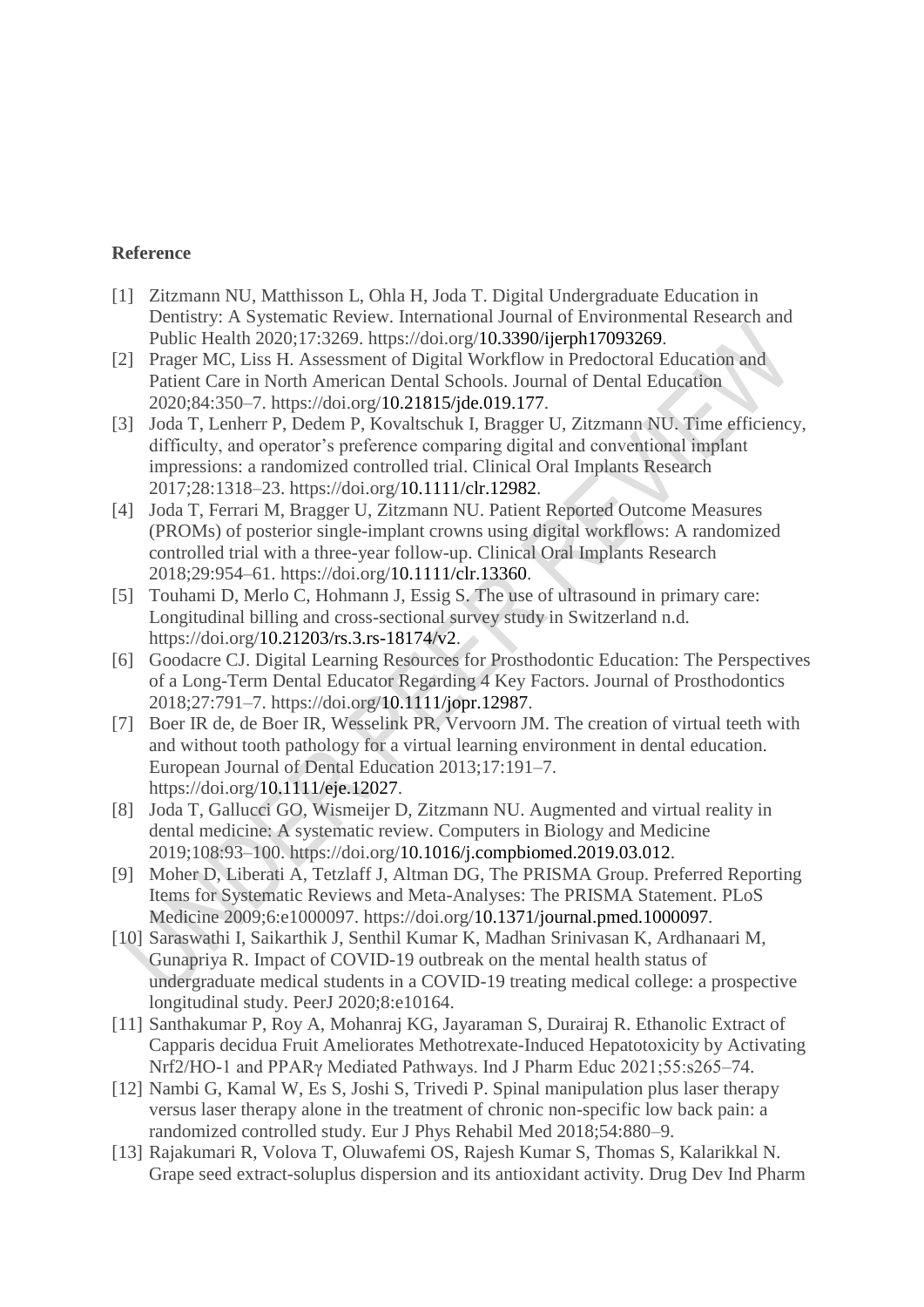2020;46:1219–29.

- [14] [Clarizia G, Bernardo P. Diverse Applications of Organic-Inorganic Nanocomposites:](http://paperpile.com/b/PniSxl/1cVpO)  [Emerging Research and Opportunities: Emerging Research and Opportunities. IGI](http://paperpile.com/b/PniSxl/1cVpO)  [Global; 2019.](http://paperpile.com/b/PniSxl/1cVpO)
- [15] [Prakash AKS, Devaraj E. Cytotoxic potentials of S. cumini methanolic seed kernel](http://paperpile.com/b/PniSxl/d7oPi)  [extract in human hepatoma HepG2 cells. Environmental Toxicology 2019;34:1313–9.](http://paperpile.com/b/PniSxl/d7oPi)  [https://doi.org/10.1002/tox.22832.](http://paperpile.com/b/PniSxl/d7oPi)
- [16] [Tahmasebi S, Qasim MT, Krivenkova MV, Zekiy AO, Thangavelu L, Aravindhan S, et](http://paperpile.com/b/PniSxl/MtCw2)  [al. The effects of oxygen-ozone therapy on regulatory T-cell responses in multiple](http://paperpile.com/b/PniSxl/MtCw2)  [sclerosis patients. Cell Biol Int 2021;45:1498–509.](http://paperpile.com/b/PniSxl/MtCw2)
- [17] [Wadhwa R, Paudel KR, Chin LH, Hon CM, Madheswaran T, Gupta G, et al. Anti](http://paperpile.com/b/PniSxl/ctHTV)[inflammatory and anticancer activities of Naringenin-loaded liquid crystalline](http://paperpile.com/b/PniSxl/ctHTV)  [nanoparticles in vitro. J Food Biochem 2021;45:e13572.](http://paperpile.com/b/PniSxl/ctHTV)
- [18] [Vivekanandhan K, Shanmugam P, Barabadi H, Arumugam V, Raj DDRD,](http://paperpile.com/b/PniSxl/pIULF)  [Sivasubramanian M, et al. Emerging Therapeutic Approaches to Combat COVID-19:](http://paperpile.com/b/PniSxl/pIULF)  [Present Status and Future Perspectives. Frontiers in Molecular Biosciences 2021;8.](http://paperpile.com/b/PniSxl/pIULF)  [https://doi.org/10.3389/fmolb.2021.604447.](http://paperpile.com/b/PniSxl/pIULF)
- [19] [Ezhilarasan D. Critical role of estrogen in the progression of chronic liver diseases.](http://paperpile.com/b/PniSxl/d2gi3)  [Hepatobiliary Pancreat Dis Int 2020;19:429–34.](http://paperpile.com/b/PniSxl/d2gi3)
- [20] Egbuna C, Mishra [AP, Goyal MR. Preparation of Phytopharmaceuticals for the](http://paperpile.com/b/PniSxl/AQsxn)  [Management of Disorders: The Development of Nutraceuticals and Traditional](http://paperpile.com/b/PniSxl/AQsxn)  [Medicine. Academic Press; 2020.](http://paperpile.com/b/PniSxl/AQsxn)
- [21] [Kamath SM, Manjunath Kamath S, Jaison D, Rao SK, Sridhar K, Kasthuri N, et al. In](http://paperpile.com/b/PniSxl/aY4d3)  [vitro augmentation of chondrogenesis by Epigallocatechin gallate in primary Human](http://paperpile.com/b/PniSxl/aY4d3)  chondrocytes - [Sustained release model for cartilage regeneration. Journal of Drug](http://paperpile.com/b/PniSxl/aY4d3)  [Delivery Science and Technology 2020;60:101992.](http://paperpile.com/b/PniSxl/aY4d3)  [https://doi.org/10.1016/j.jddst.2020.101992.](http://paperpile.com/b/PniSxl/aY4d3)
- [22] Barabadi H, Mojab F, Vahidi H, [Marashi B, Talank N, Hosseini O, et al. Green](http://paperpile.com/b/PniSxl/MMmuj)  [synthesis, characterization, antibacterial and biofilm inhibitory activity of silver](http://paperpile.com/b/PniSxl/MMmuj)  [nanoparticles compared to commercial silver nanoparticles. Inorganic Chemistry](http://paperpile.com/b/PniSxl/MMmuj)  [Communications 2021;129:108647. https://doi.org/10.1016/j.inoche.2021.108647.](http://paperpile.com/b/PniSxl/MMmuj)
- [23] [Bharath B, Perinbam K, Devanesan S, AlSalhi MS, Saravanan M. Evaluation of the](http://paperpile.com/b/PniSxl/3jqII)  [anticancer potential of Hexadecanoic acid from brown algae Turbinaria ornata on HT–](http://paperpile.com/b/PniSxl/3jqII) [29 colon cancer cells. Journal of Molecular Structure 2021;1235:130229.](http://paperpile.com/b/PniSxl/3jqII)  [https://doi.org/10.1016/j.molstruc.2021.130229.](http://paperpile.com/b/PniSxl/3jqII)
- [24] [Gowhari Shabgah A, Ezzatifar F, Aravindhan S, Olegovna Zekiy A, Ahmadi M,](http://paperpile.com/b/PniSxl/laqj0)  [Gheibihayat SM, et al. Shedding more light on the role of Midkine in hepatocellular](http://paperpile.com/b/PniSxl/laqj0)  [carcinoma: New perspectives on diagnosis and therapy. IUBMB Life 2021;73:659–69.](http://paperpile.com/b/PniSxl/laqj0)
- [25] [Sridharan G, Ramani P, Patankar S, Vijayaraghavan R. Evaluation of salivary](http://paperpile.com/b/PniSxl/qCIIy)  [metabolomics in oral leukoplakia and oral squamous cell carcinoma. J Oral Pathol Med](http://paperpile.com/b/PniSxl/qCIIy)  [2019;48:299–306.](http://paperpile.com/b/PniSxl/qCIIy)
- [26] [R H, Hannah R, Ramani P, Ramanathan A, Jancy MR, Gheena S, et al. CYP2 C9](http://paperpile.com/b/PniSxl/K07vW)  [polymorphism among patients with oral squamous cell carcinoma and its role in altering](http://paperpile.com/b/PniSxl/K07vW)  [the metabolism of benzo\[a\]pyrene. Oral Surgery, Oral Medicine, Oral Pathology and](http://paperpile.com/b/PniSxl/K07vW)  [Oral Radiology 2020;130:306–12. https://doi.org/10.1016/j.oooo.2020.06.021.](http://paperpile.com/b/PniSxl/K07vW)
- [27] [J PC, Pradeep CJ, Marimuthu T, Krithika C, Devadoss P, Kumar SM. Prevalence and](http://paperpile.com/b/PniSxl/gKg6h)  [measurement of anterior loop of the mandibular canal using CBCT: A cross sectional](http://paperpile.com/b/PniSxl/gKg6h)  [study. Clinical Implant Dentistry and Related Research 2018;20:531–4.](http://paperpile.com/b/PniSxl/gKg6h)  [https://doi.org/10.1111/cid.12609.](http://paperpile.com/b/PniSxl/gKg6h)
- [28] [Wahab PUA, Abdul Wahab PU, Madhulaxmi M, Senthilnathan P, Muthusekhar MR,](http://paperpile.com/b/PniSxl/8271h)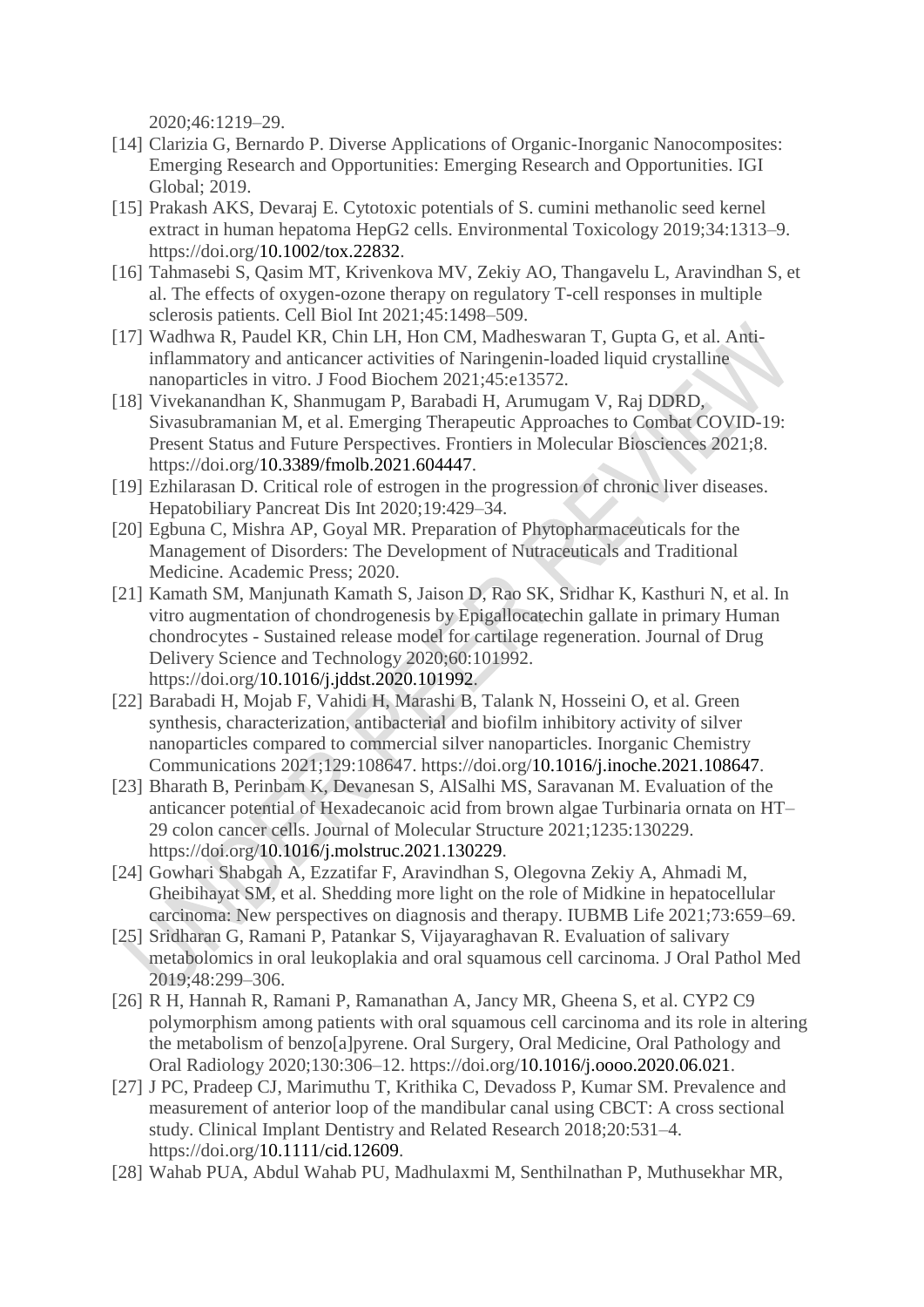Vohra Y, et al. Scalpel Versus Diathermy in Wound Healing After Mucosal Incisions: A Split-Mouth Study. Journal of Oral and Maxillofacial Surgery 2018;76:1160–4. https://doi.org[/10.1016/j.joms.2017.12.020.](http://dx.doi.org/10.1016/j.joms.2017.12.020)

- [29] [Mudigonda SK, Murugan S, Velavan K, Thulasiraman S, Krishna Kumar Raja VB.](http://paperpile.com/b/PniSxl/694OP)  [Non-suturing microvascular anastomosis in maxillofacial reconstruction-](http://paperpile.com/b/PniSxl/694OP) a comparative [study. Journal of Cranio-Maxillofacial Surgery 2020;48:599–606.](http://paperpile.com/b/PniSxl/694OP)
- [30] [Krishnaswamy H, Muthukrishnan S, Thanikodi S, Arockiaraj G, Venkatraman V.](http://paperpile.com/b/PniSxl/qVROx)  [Investigation of air conditioning temperature variation by modifying the structure of](http://paperpile.com/b/PniSxl/qVROx)  [passenger car using computational fluid dynamics. Thermal Science 2020;24:495–8.](http://paperpile.com/b/PniSxl/qVROx)  [https://doi.org/10.2298/tsci190409397k.](http://paperpile.com/b/PniSxl/qVROx)
- [31] [Sathish T, Karthick S. Wear behaviour analysis on aluminium alloy 7050 with](http://paperpile.com/b/PniSxl/WHXcZ)  [reinforced SiC through taguchi approach. Journal of Materials Research and Technology](http://paperpile.com/b/PniSxl/WHXcZ)  [2020;9:3481–7.](http://paperpile.com/b/PniSxl/WHXcZ)
- [32] Campeau PM, Kasperaviciute D, Lu JT, Burrage LC, Kim C, Hori M, et al. The genetic [basis of DOORS syndrome: an exome-sequencing study. Lancet Neurol 2014;13:44–58.](http://paperpile.com/b/PniSxl/bhElT)
- [33] [Dhinesh B, Niruban Bharathi R, Isaac JoshuaRamesh Lalvani J, Parthasarathy M,](http://paperpile.com/b/PniSxl/O4a6z)  [Annamalai K. An experimental analysis on the influence of fuel borne additives on the](http://paperpile.com/b/PniSxl/O4a6z)  [single cylinder diesel engine powered by Cymbopogon flexuosus biofuel. J Energy Inst](http://paperpile.com/b/PniSxl/O4a6z)  [2017;90:634–45.](http://paperpile.com/b/PniSxl/O4a6z)
- [34] [Parthasarathy M, Isaac JoshuaRamesh Lalvani J, Dhinesh B, Annamalai K. Effect of](http://paperpile.com/b/PniSxl/SYK3H)  [hydrogen on ethanol-biodiesel blend on performance and emission characteristics of a](http://paperpile.com/b/PniSxl/SYK3H)  [direct injection diesel engine. Ecotoxicol Environ Saf 2016;134:433–9.](http://paperpile.com/b/PniSxl/SYK3H)
- [35] [Welk A, Maggio MP, Simon JF, Scarbecz M, Harrison JA, Wicks RA, et al. Computer](http://paperpile.com/b/PniSxl/5PgA9)[assisted learning and simulation lab with 40 DentSim units. Int J Comput Dent](http://paperpile.com/b/PniSxl/5PgA9)  [2008;11:17–40.](http://paperpile.com/b/PniSxl/5PgA9)
- [36] [Alves LS, de Oliveira RS, Nora ÂD, Lemos LFC, Rodrigues JA, Zenkner JEA. Dental](http://paperpile.com/b/PniSxl/vs7d0)  [Students' Performance in Detecting In Vitro Occlusal Carious Lesions Using ICDAS](http://paperpile.com/b/PniSxl/vs7d0)  [with E-Learning and Digital Learning Strategies. Journal of Dental Education](http://paperpile.com/b/PniSxl/vs7d0)  [2018;82:1077–83. https://doi.org/10.21815/jde.018.100.](http://paperpile.com/b/PniSxl/vs7d0)
- [37] [Murbay S, Chang JWW, Yeung S, Neelakantan P. Evaluation of the introduction of a](http://paperpile.com/b/PniSxl/izYGy)  [dental virtual simulator on the performance of undergraduate dental students in the](http://paperpile.com/b/PniSxl/izYGy)  pre‐ [clinical operative dentistry course. European Journal of Dental Education](http://paperpile.com/b/PniSxl/izYGy)  [2020;24:5–16. https://doi.org/10.1111/eje.12453.](http://paperpile.com/b/PniSxl/izYGy)
- [38] [Margaryan A, Littlejohn A, Vojt G. Are digital natives a myth or reality? University](http://paperpile.com/b/PniSxl/cDjNd)  [students' use of digital technologies. Computers & Education 2011;56:429–40.](http://paperpile.com/b/PniSxl/cDjNd)  [https://doi.org/10.1016/j.compedu.2010.09.004.](http://paperpile.com/b/PniSxl/cDjNd)
- [39] [Luz PB, Stringhini CH, Otto BR, Port ALF, Zaleski V, Oliveira RS, et al. Performance](http://paperpile.com/b/PniSxl/vWUFr)  [of undergraduate dental students on ICDAS clinical caries detection after different](http://paperpile.com/b/PniSxl/vWUFr)  [learning strategies. European Journal of Dental Education 2015;19:235–41.](http://paperpile.com/b/PniSxl/vWUFr)  [https://doi.org/10.1111/eje.12131.](http://paperpile.com/b/PniSxl/vWUFr)
- [40] [Jackson TH, Zhong J, Phillips C, Koroluk LD. Self-Directed Digital Learning: When Do](http://paperpile.com/b/PniSxl/rZNoK)  [Dental Students Study? Journal of Dental Education 2018;82:373–8.](http://paperpile.com/b/PniSxl/rZNoK)  [https://doi.org/10.21815/jde.018.040.](http://paperpile.com/b/PniSxl/rZNoK)
- [41] [Prensky M. Digital Natives, Digital Immigrants Part 1. On the Horizon 2001;9:1–6.](http://paperpile.com/b/PniSxl/JlQFv)  [https://doi.org/10.1108/10748120110424816.](http://paperpile.com/b/PniSxl/JlQFv)
- [42] [Joda T, Zarone F, Ferrari M. The complete digital workflow in fixed prosthodontics: a](http://paperpile.com/b/PniSxl/tIu0R)  [systematic review. BMC Oral Health 2017;17:124.](http://paperpile.com/b/PniSxl/tIu0R)
- [43] [Vuchkova J, Maybury T, Farah CS. Digital interactive learning of oral radiographic](http://paperpile.com/b/PniSxl/FQyb7)  [anatomy. European Journal of Dental Education 2012;16:e79–87.](http://paperpile.com/b/PniSxl/FQyb7)  [https://doi.org/10.1111/j.1600-0579.2011.00679.x.](http://paperpile.com/b/PniSxl/FQyb7)